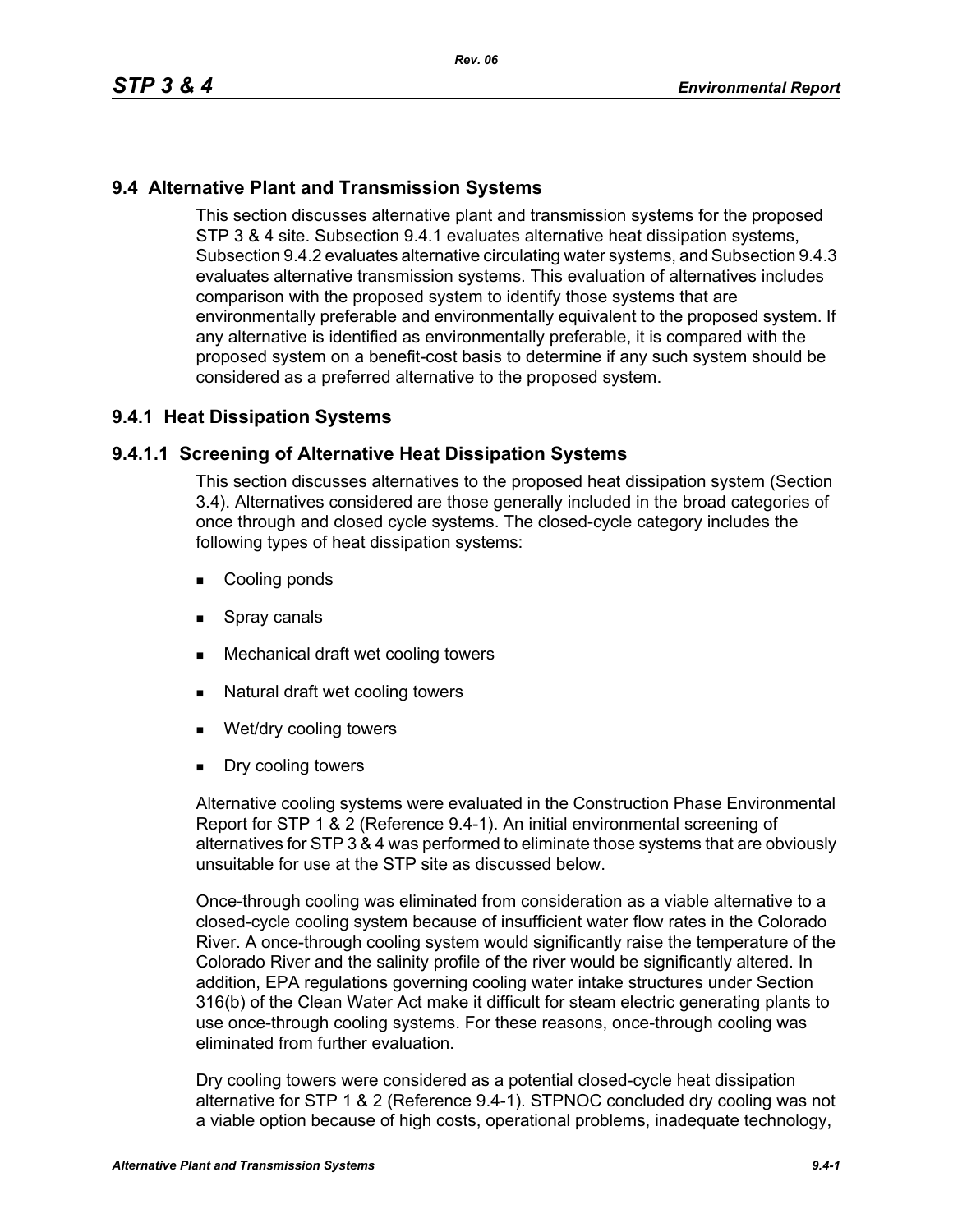and a lack of sufficient operating experience with large nuclear generating units. In its preamble to the final rule addressing cooling water intake structures for new facilities (66 FR 65256; December 18, 2001), EPA rejected dry cooling as the best available technology for a national standard for similar reasons. Dry cooling carries high capital and operating and maintenance costs. Manufacturers of large steam turbines have not yet developed turbine designs for reliable and efficient operation over the wide range of backpressures required for dry cooling towers. Dry cooling has a detrimental effect on electricity production by reducing the efficiency of steam turbines. Dry cooling requires the facility to use more energy than would be required with wet cooling towers to produce the same amount of electricity. This energy penalty is most significant in the warmer southern regions during summer months (periods of maximum dry-bulb temperature) when the demand for electricity is at its peak, such as the location of the STP facility. The energy penalty would result in an increase in environmental impacts as replacement generating capacity would be needed to offset the loss in efficiency from dry cooling. EPA concluded that dry cooling is appropriate in areas with limited water available for cooling or where the source of cooling water is associated with extremely sensitive biological resources (e.g., endangered species, specially protected areas). The site-specific conditions do not warrant further consideration of dry cooling for STP 3 & 4.

Four closed-cycle evaporative cooling tower systems, a closed-cycle spray canal, and a closed-cycle cooling reservoir were evaluated in detail for STP 1 & 2, including their economic costs and environmental impacts. These same alternatives are considered for STP 3 & 4. A screening comparison of the alternatives is provided in Table s 9.4-1 and 9.4-2. The analysis presented in the Construction Phase Environmental Report for STP 1 & 2 considered alternative systems for two net 1250 MWe nuclear generating units. The relative impacts of the heat dissipation system alternatives would be similar for the ABWR units (net 1300 MWe each) proposed as STP 3 & 4. Consequently, the evaluation presented in the Construction Phase Environmental Report for STP 1 & 2 (Reference 9.4-1) serves as the basis for the comparison of heat dissipation alternatives for STP 3 & 4.

# **9.4.1.1.1 Cooling Pond**

This section describes and evaluates the feasible alternative heat dissipation systems that use a closed-cycle cooling reservoir. As described in Section 3.4, a closed-cycle cooling system using the existing Main Cooling Reservoir (MCR), supplemented by mechanical draft cooling towers, is the preferred alternative for STP 3 & 4. Because of the intermittent nature of makeup water pumping operations (see Section 3.4), storage capacity is required to account for losses that occur during periods when no makeup water is available to offset them. In a simulated operation of the MCR over the projected 40-year operating life of STP 1 & 2 (Reference 9.4-1), STPNOC determined that a maximum storage volume of 162,400 acre-feet was required. An additional 24,600 acre-feet are required to provide sufficient cooling surface area to maintain reasonable plant efficiency for STP 1 & 2 following the worst drought period on record.

As an alternative to the 7000-acre surface area selected for the MCR, a reduced MCR area of 3500 acres was previously considered as part of the initial STP 1 & 2 site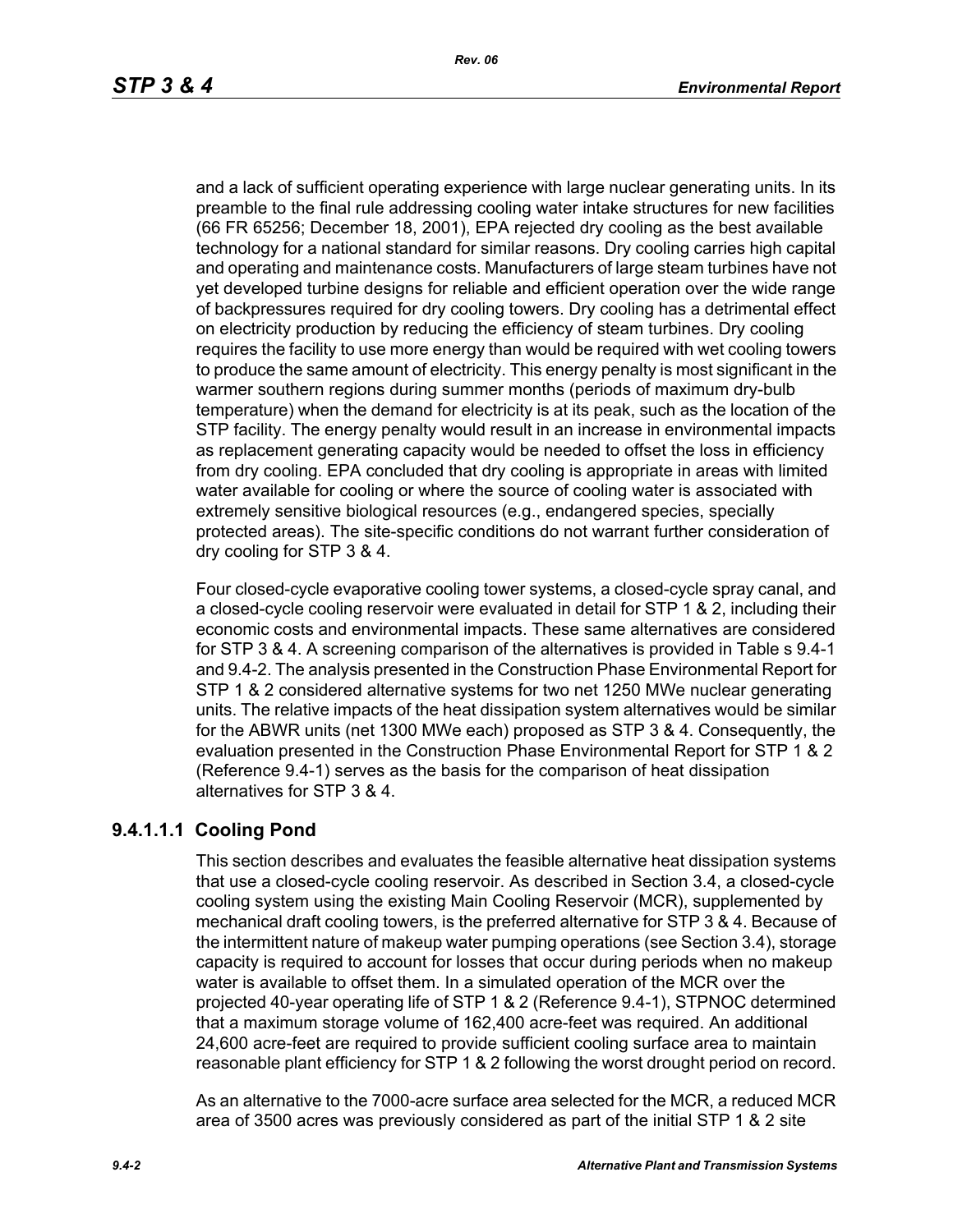evaluation. The reduction in MCR surface area reduced the net natural evaporative losses; however, the remaining losses still resulted in an estimated total storage requirement of 126,000 acre-feet. This storage volume would require a normal operating elevation for the reduced area MCR of 58.3 ft mean sea level (MSL). STPNOC considered a normal maximum operating level higher than approximately 49 feet MSL to be impracticable given the limitations on plant layout and design. The potential effects resulting from a breach of the MCR embankment and the subsequent rush of water into the plant and the economics of the embankment construction make the higher operating level impractical. Consequently a 7000-acre reservoir was selected as the design basis for the STP site.

STPNOC concluded in the STP 1 & 2 construction phase ER that the 7000-acre MCR would provide adequate cooling capacity for a design thermal load of approximately 5000 MWe. This is roughly the combined load of STP 1 & 2 (two 1250 MWe units) and 3 & 4 (two 1300 MWe units). STPNOC recently reevaluated the thermal performance of the MCR and concluded the cooling capacity was adequate to support the heat load of STP 1 & 2 and STP 3 & 4.

Makeup water would be pumped to the MCR on an intermittent basis from the estuarine portion of the Colorado River. If necessary, blowdown from the MCR would be discharged to the river. The makeup and blowdown requirements for the MCR are described in Section 3.4.

For the spray canal and cooling tower alternatives in the STP 1 & 2 construction phase ER, STPNOC evaluated the withdrawal of makeup water from the freshwater portion of the Colorado River upstream of the Fabridam near Bay City, and transport of this water supply to the STP site via canal. Because of water availability considerations and thermal regulations for the Colorado River, STPNOC had estimated an 1800-acre storage reservoir for makeup water and a 325-acre holding reservoir for blowdown would be required to operate the spray canal and cooling tower alternative systems for STP 1 & 2 (Reference 9.4-1). For the application of these alternative heat dissipation systems to STP 3 & 4, STPNOC assumed the MCR could perform the functions of the additional reservoirs and the only land requirements would be those associated with the cooling system components (e.g., spray canal or cooling towers, piping, intake and return structures). Other attributes of these heat dissipation alternatives are described in the following sections.

#### **9.4.1.1.2 Spray Canal**

This alternative would add a new canal equipped with an array of spray modules to promote evaporative cooling. The spray canal evaluated for STP 1 & 2 had an effective length of 20,250 feet and a width of 200 feet. The power spray modules would be placed in rows of four across the canal and spaced approximately 180 feet apart in the direction of flow in the canal. Each spray module would contain a single nozzle powered by a 75-horsepower motor. Each pass would consist of a row of four spray nozzles across the canal. The canal would contain 448 power spray module units and 112 passes with each module floating on the surface of the water.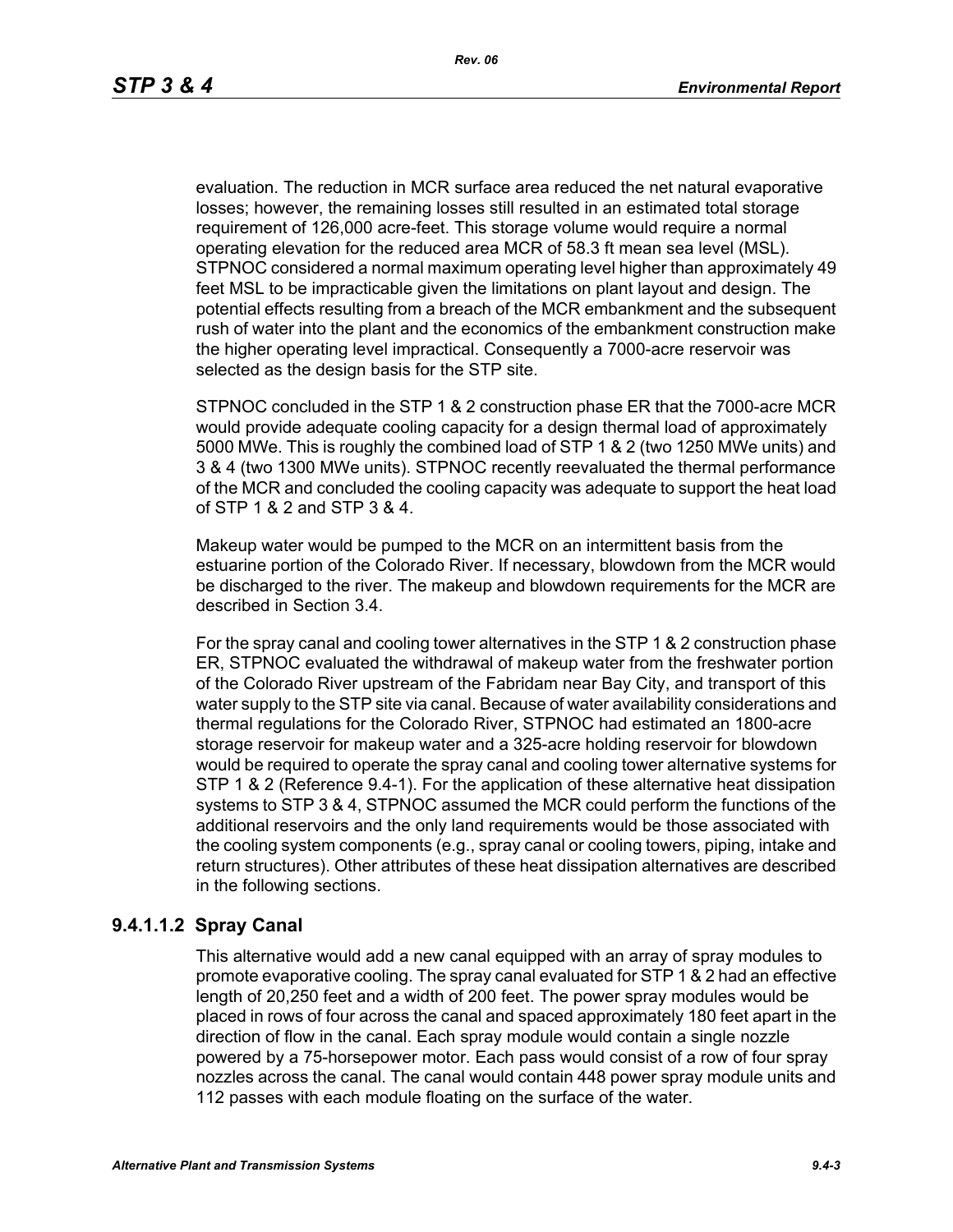*Rev. 06*

Condenser water would be cooled by pumping the water in the canal through the spray nozzles, thereby breaking the water into small droplets. The spray from each nozzle would rise to a height of approximately 16 feet and fall in a circular pattern with a diameter of approximately 50 feet at the surface of the canal. Since the water droplets are cooled by evaporation and by sensible heat transfer, due to increased surface area of the water droplets, the water temperature falling back into the canal is reduced. Circulation of the cooling air would be provided by the prevailing wind at the ambient temperature and by the vertical velocity resulting from the increased buoyancy of the warm, moist air.

# **9.4.1.1.3 Mechanical Draft Wet Cooling Towers**

This alternative consists of three towers, each containing 12 cells, for each nuclear generating unit. The towers would be located with their longitudinal axes parallel to the direction of prevailing wind to minimize aerodynamic downwash of the exhaust plumes to ground level and to enhance the merging of the exhaust plumes from adjacent cells, increasing the plume rise. Ground-level fogging and icing would be minimized as would the channeling of moist air from the exhaust of one tower to the intake of another. A fan would be located near the top of each cell, to draw ambient air into and through the cell. The warmed water from the condenser would be cooled by evaporative and sensible heat transfer by contact with the ambient air in the fill (packing) section of each cell.

# **9.4.1.1.4 Natural Draft Wet Cooling Towers**

This alternative consists of a single hyperbolic tower, 500 feet high, for each nuclear generating unit. The density difference between the ambient air outside the tower and the warm moist air inside would provide the driving force for the air circulation through the tower. The natural draft tower must be relatively tall to achieve adequate air flow rates through the tower. Circulating water leaving the condenser is sprayed by nozzles into the fill section of the tower, where the droplets are brought in contact with the circulating air. The water is cooled through evaporative and sensible heat transfer. Because of the relatively high release points and the buoyancy of the plumes from natural draft towers, recirculation of the exhaust between towers is generally not encountered. The positioning of natural draft towers within the STP site boundaries is less critical than for other evaporative heat dissipation alternatives.

# **9.4.1.1.5 Mechanical Draft Wet/Dry Cooling Towers**

This alternative consists of four towers, each containing 12 cells, for each nuclear generating unit. Similar to the mechanical draft towers discussed previously, these towers would be located with their longitudinal axes parallel to the direction of prevailing wind to minimize recirculation of the exhaust plume. STPNOC evaluated a parallel path variety of wet/dry cooling towers in which the air-cooled heat exchanger is located above an evaporative wet section. The wet section of the tower would be similar to that of the mechanical draft wet tower described above. Warmed water from the condenser first passes through the tube side of the air-cooled heat exchanger, where it is cooled by a stream of ambient air. A fan located above the dry section draws the ambient air through the tower. The partially cooled water then passes through the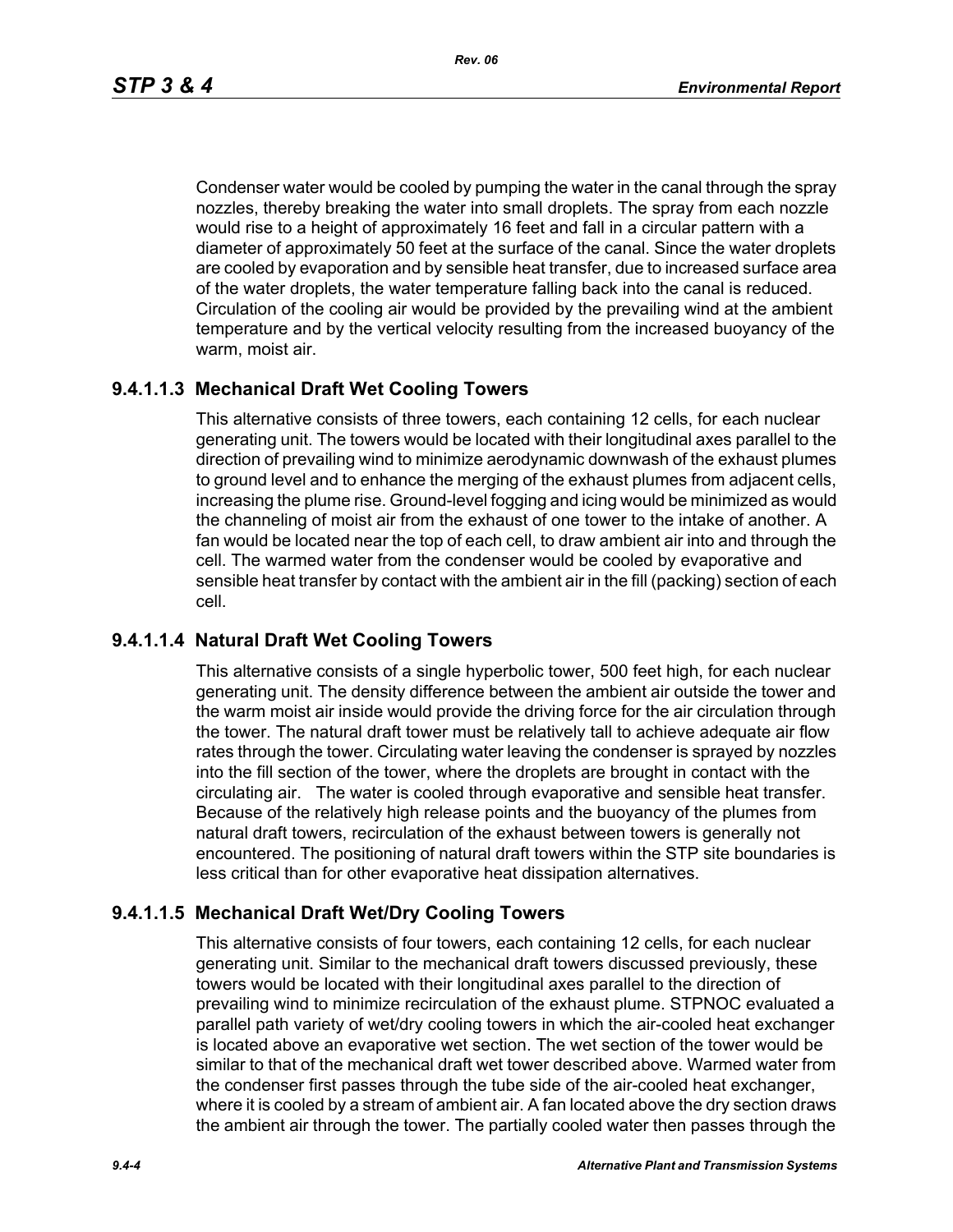wet section of the tower, where it is further cooled by evaporative and sensible heat transfer. The air streams from both the wet and dry sections of the tower are thoroughly mixed before being exhausted to the atmosphere. The mixed exhaust stream is in an unsaturated condition which reduces the potential for fogging. For the type of wet/dry towers under consideration, the relative humidity of the exhaust air would be approximately 70% over the entire range of operating conditions.

This type of cooling tower is used primarily in areas where plume abatement is necessary for aesthetic reasons or to minimize fogging and icing produced by the tower plume. Wet/dry cooling towers use approximately two-thirds to one-half less water than wet cooling towers (Reference 9.4-2). Neither of these advantages is significant for the STP site. Additionally, somewhat more land is required for the wet/dry cooling tower because of the additional equipment (fans and cooling coils) required in the tower assembly. The same disadvantages described above for dry cooling towers would also apply to the dry cooling portion of the wet/dry cooling tower. The dry cooling process is not as efficient as the wet cooling process because it requires the movement of a large amount of air through the heat exchanger to achieve the necessary cooling. This movement is accomplished by fans. This results in less net electrical power for distribution. Consequently, there would be an increase in environmental impacts because a replacement generating capacity would be needed to offset the loss in efficiency from dry cooling.

### **9.4.1.1.6 Fan-Assisted Natural Draft Cooling Towers**

Fan-assisted natural draft towers combine some of the characteristics of mechanical and natural draft towers. This alternative consists of three cooling towers for each nuclear generating unit. For STP 1 & 2, STPNOC had evaluated a tower height of 176.5 feet and base diameter of 206 feet. Each tower is equipped with a single fan near the exit of the tower. Air circulation is achieved by both the forced draft produced by the fan and the natural draft resulting from the difference in density between air inside and outside of the tower. Recirculation of warm moist air between towers would occur infrequently given the discharge height of the tower.

### **9.4.1.2 Analysis of Alternative Heat Dissipation Systems**

Six closed-cycle cooling systems are considered suitable heat dissipation systems for the STP site and are evaluated in detail. A cooling pond (the MCR) was selected as the preferred alternative and evaluated in Chapters 4 and 5 of the ER. In accordance with NUREG-1555, the five alternative heat dissipation systems were evaluated for land use, water use, and other environmental requirements. The screening comparison of these alternatives is presented in Tables 9.4-1 and 9.4-2. None of the alternative systems is considered environmentally preferable to the MCR, which is the proposed heat dissipation system for STP 3 & 4.

#### **9.4.2 Circulating Water Systems**

In accordance with NUREG-1555, this section considers alternatives to the following components of the plant circulating water system:

intake systems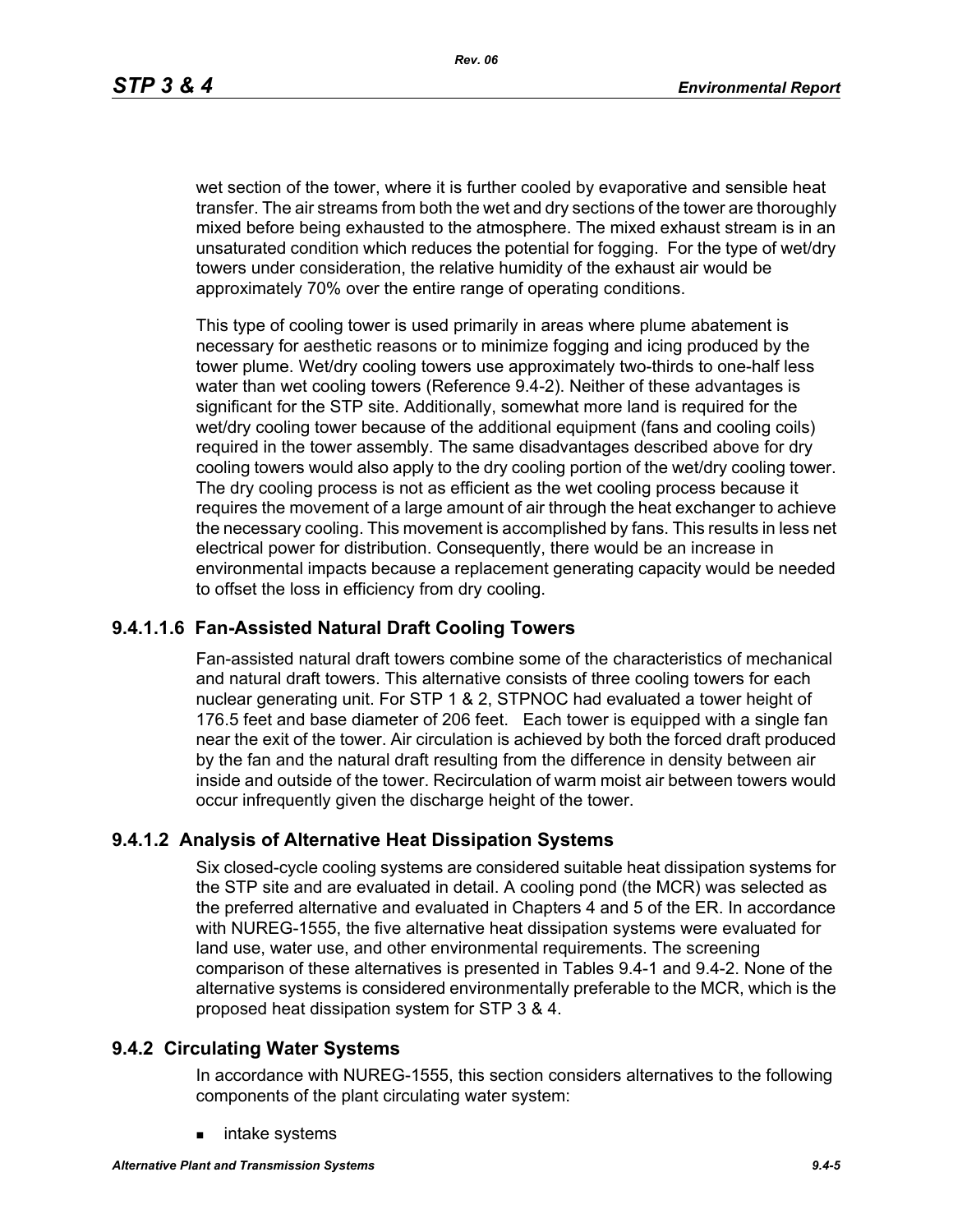- discharge systems
- water supply
- water treatment

NUREG-1555 indicates that the applicant should consider only those alternatives that are applicable at the proposed site and are compatible with the proposed heat dissipation system. As discussed in Section 9.4.1, six closed-cycle cooling systems are considered viable heat dissipation systems for the STP site.

Heat dissipation with each of the alternative systems relies on evaporation for heat transfer. The water from the cooling system lost to the atmosphere through evaporation must be replaced. In addition, this evaporation would result in an increase in the concentration of solids in the circulating water. To control solids, a portion of the recirculated water must be removed, or blown down, and replaced with fresh water. In addition to the blowdown and evaporative losses, a small percentage of water in the form of droplets (drift) would be lost from the cooling tower systems. Makeup water pumped from the Colorado River intake structure (Subsection 9.4.2.1) would be used to replace water lost by evaporation, blowdown, and drift from the cooling systems. Blowdown water would be returned to the river via a discharge structure at the shoreline (Subsection 9.4.2.2).

#### **9.4.2.1 Intake Systems**

Standard technical practice was followed in siting and designing the makeup water intake structure at the Colorado River for the original plant. The intake structure was designed originally to serve four units, so no additional design modifications are required for this project. The intake bays, fish screens, trash racks, and bypass system are already operational for STP 1 & 2. The refurbishment of the intake structure to accommodate STP 3 & 4 will consist of installing new pumps and traveling screens in existing housings.

As described in Subsection 5.3.1.2, when required, water will be pumped from the Colorado River through a shoreline intake system at 0.5 feet per second, and passed through trash racks and through traveling screens with a 3/8-inch (9.5 millimeters) mesh. The traveling screens will operate intermittently to coincide with the intermittent withdrawal of river water. Fish collected on the screens can be returned to the river by being washed off and sluiced through a fish bypass pipe. The point of return is at the downstream end of the intake structure, approximately 0.6 meters (2 feet) below normal water elevation.

Approach and through-screen velocities are regulated by EPA and the states and subject to review under best management practices (40 CFR 401.14). The approach velocity for STP 1 & 2 was designed to be 0.5 feet per second (Subsection 5.3.1.2). The approach velocity of 0.5 feet per second is not expected to change when STP 3 & 4 become operational (Subsection 5.3.1.2). Alternate locations for the STP 3 & 4 water intake would increase the amount of land impacted by construction. In addition, pumping costs could increase because of a longer distance from the makeup water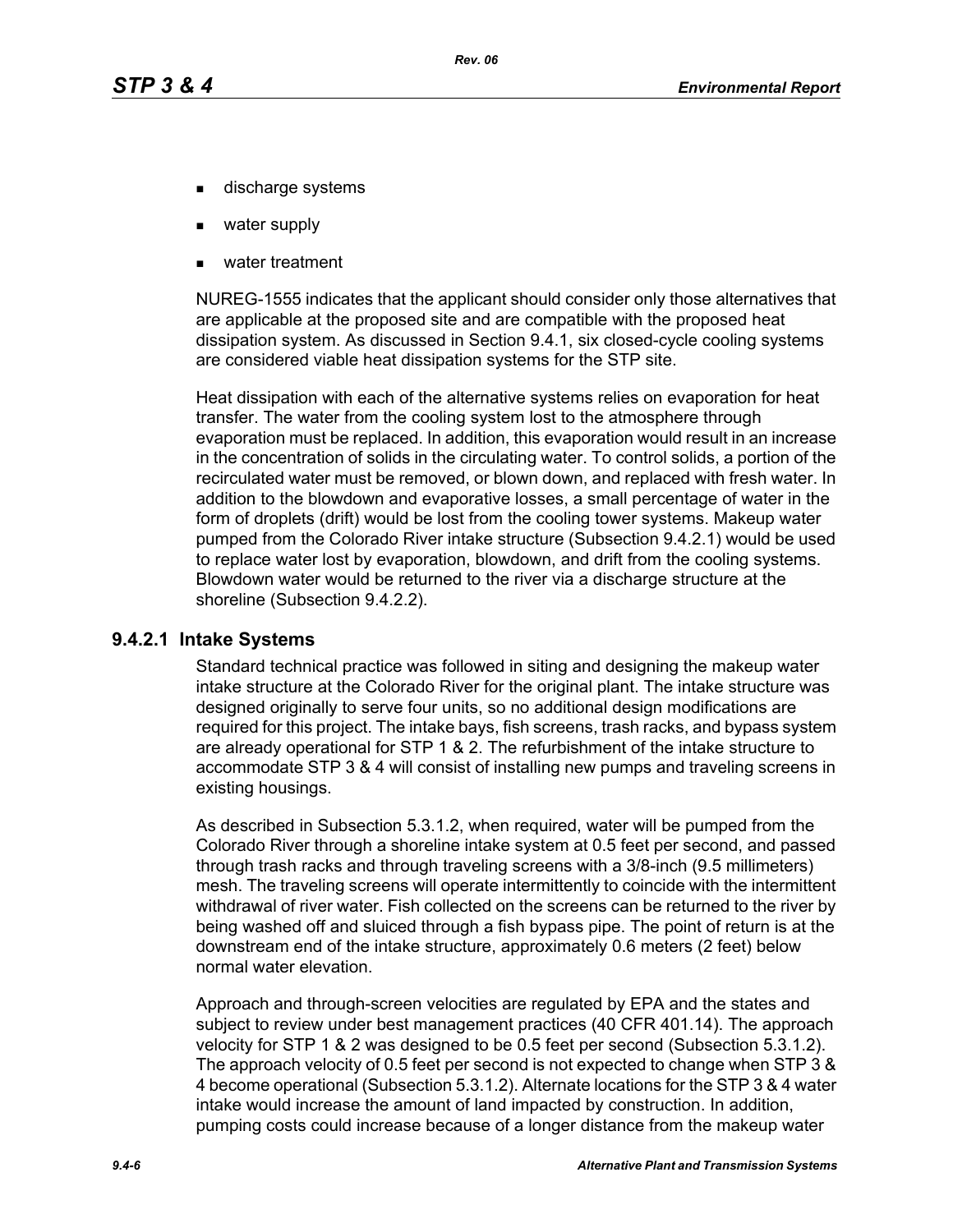intake to the MCR. No environmentally preferable alternatives to the use of the existing makeup water intake structure or alternative locations for a makeup water intake structure were identified.

As part of the proposed heat dissipation system, STPNOC considered four potential designs/locations for the STP 3 & 4 circulating water intake structure at the MCR.

- **D** Option 1 Intake structure located along the dike separating the STP 1 & 2 circulating water intake structure and return.
- $\Box$  Option 2 Intake structure located to the west of the combined STP 1 & 2 and STP 3 & 4 circulating water return flows, intakes and discharges separated by dikes.
- **D** Option  $3$  Offshore intake positioned directly south of the STP 1 & 2 intake structure. Piping from intake to run through the dike to a shoreline structure located to the west of the STP 1 & 2 intake
- **D** Option  $4$  Intake structure located immediately adjacent to the STP 1 & 2 intake structure, portion of dike removed to accommodate placement of STP 3 & 4 intake structure between STP 1 & 2 intake and discharge outfall

Table 9.4-3 provides a comparison of these alternative circulating water intake designs/locations. Option 1 was selected as the preferred alternative. Each of the other options had at least one factor (cooling efficiency, construction cost, interference with ongoing plant operations) that prevented it from being a viable option. None of the other options were environmentally preferable to the proposed design.

# **9.4.2.2 Discharge Systems**

As described in Section 3.4, the circulating water system for STP 3 & 4 would be a closed-cycle cooling reservoir system. All cooling system discharges, including blowdown from the mechanical draft cooling towers that serve as the Ultimate Heat Sink (UHS), would be discharged to the MCR via a new circulating water return. The design is similar to the existing circulating water return for STP 1 & 2. No environmentally preferable alternatives to the proposed return were identified.

A dike will separate the circulating water intake structure and return to avoid recirculation and to promote cooling efficiency by lengthening the cooling water flow path. The new circulating water return from STP 3 & 4 would be located adjacent to the existing STP 1 & 2 return. The location of the return and placement of dikes would be determined by the location of the circulating water intake structure for STP 3 & 4 and associated pipe routing (see Subsection 9.4.2.1).

MCR water quality, and thus the quality of any blowdown water from the MCR, is maintained by selective diversion from the Colorado River during high river flow conditions (>1200 cubic feet per second). The maximum operating level of the MCR was increased from 45 to 47 feet MSL to take advantage of reservoir makeup opportunities when river flows are high. Projections on water quality in the MCR and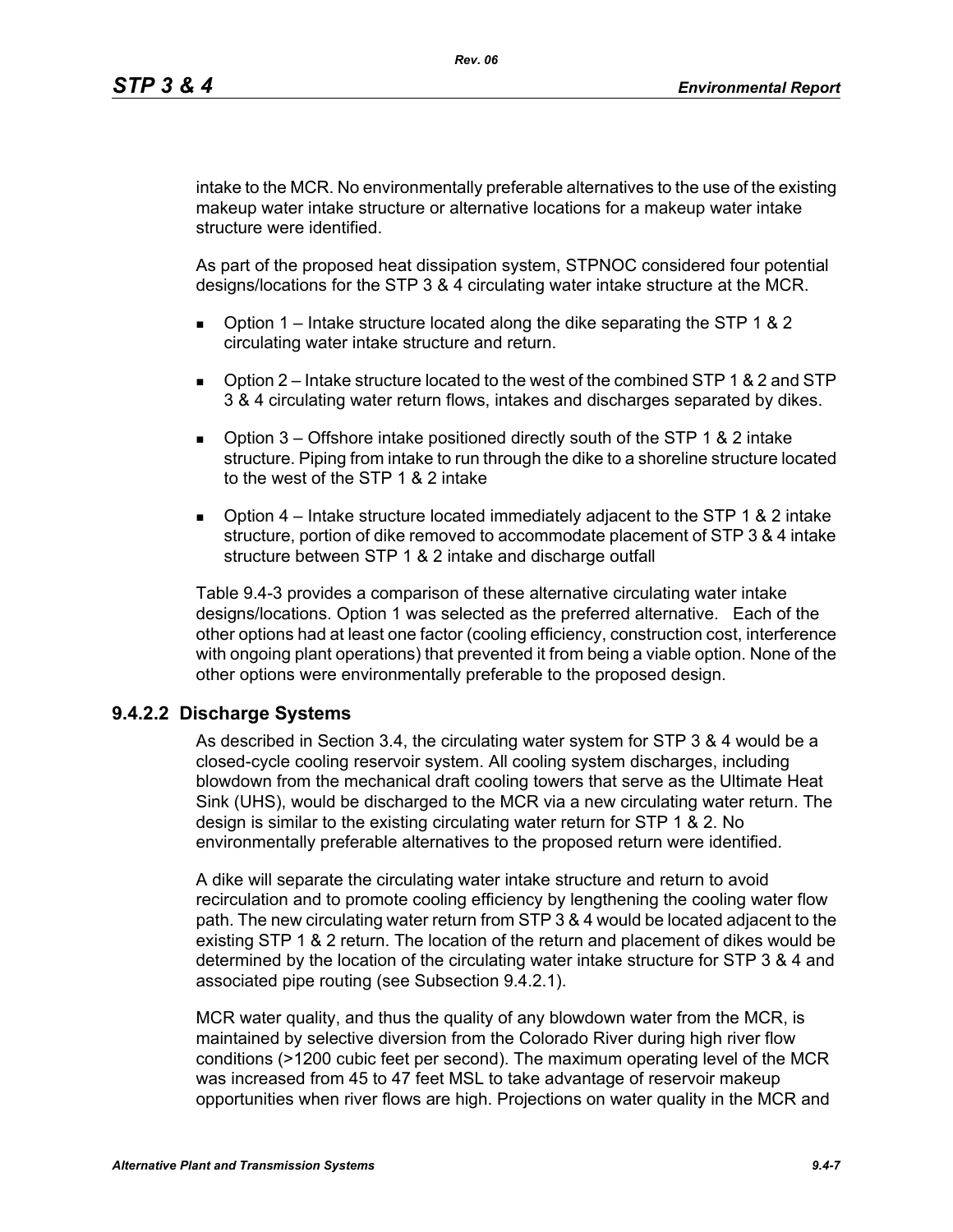additional upstream demands on the Colorado River could necessitate the use of the permitted reservoir blowdown system to maintain water quality (Reference 9.4-3).

As discussed in Section 3.4, blowdown from the MCR would be directed to the Colorado River via the existing blowdown structure, which includes a 1.1-mile-long discharge line that extends downstream along the west bank of the river and is equipped with seven discharge ports. One or more of the ports may be opened, depending on river flows, to promote rapid mixing of the effluent. Because the blowdown flow would be a small percentage of the Colorado River flow (Subsection 5.3.2), the effect on temperature downstream in the Colorado River would be negligible, and limited to an area in the immediate vicinity of the blowdown line. Similarly, chemical discharges would mix quickly with the larger freshwater flow of the Colorado River and impacts to aquatic communities will be small. Because STPNOC has proposed to use the existing blowdown structure and the impacts of its operation are SMALL, no consideration of alternatives to the proposed design was needed.

#### **9.4.2.3 Water Supply**

The Colorado River would supply makeup water to the MCR to replace evaporative and seepage losses. Circulating water would be withdrawn from the MCR for condenser and turbine system cooling. The circulating water would be returned to the MCR. Groundwater wells would provide makeup water to the UHS (two mechanical draft cooling towers) and, indirectly (as blowdown from the towers) to the MCR. During normal operation, approximately 500 gpm of groundwater would be returned as surface water to the MCR (Table 3.3.1).

Hydrological studies in support of construction of STP 1 & 2 (Reference 9.4-1) showed a dependable supply of unappropriated water in the Colorado River during the six winter months of October through March. These studies involved an assessment for the years 1949 to 1971, and indicated that this water supply can be supplemented from flood flows during the other periods of the year. These conclusions remain valid for STP 3 & 4. The 7000-acre MCR is required for storage given the recurrence of droughts. Reservoir water quality is maintained by selective pumping from the Colorado River during high flow conditions. STPNOC has developed guidelines for water management during drought conditions that require actions at decreasing MCR levels. These guidelines allow water quality to be reduced in order to maintain MCR level during drought conditions (Reference 9.4-3).

In support of STP 1 & 2, STPNOC considered obtaining makeup water for the MCR from the Gulf of Mexico. While the use of makeup water from the Gulf of Mexico on a continuous basis would reduce the required size of the MCR, the costs associated with transporting makeup water and returning blowdown approximately 18 miles to the Gulf of Mexico make this alternative economically unattractive in comparison to using estuarine water from the Colorado River. Use of salt water from the Gulf of Mexico was also less desirable than the use of estuarine waters because of engineering problems associated with saltwater operation and because of the ecological impacts associated with the long pipeline and with the withdrawal of makeup water from, and the discharge of blowdown to, the Gulf. This alternative is not environmental preferable to the proposed makeup water supply from the Colorado River.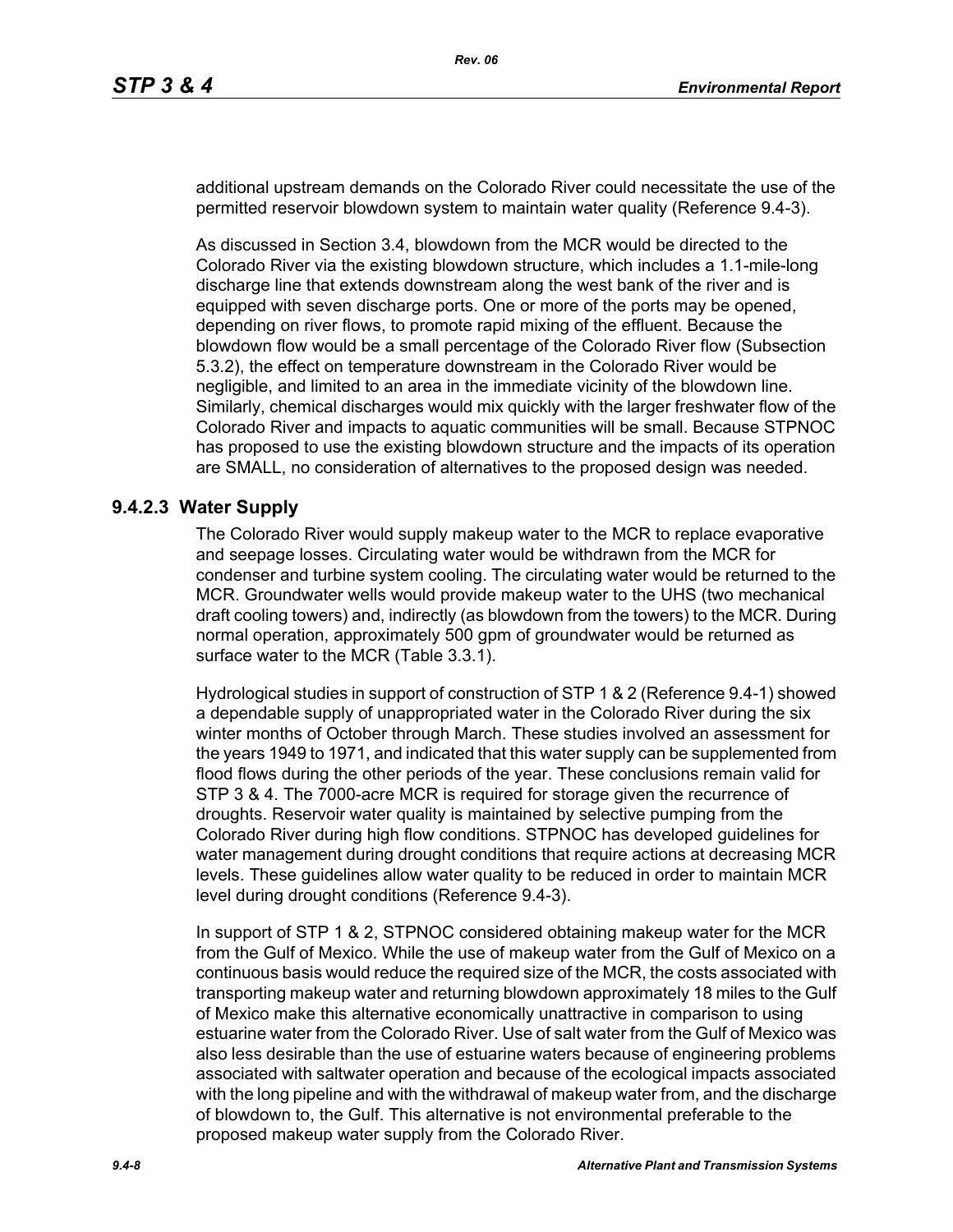In the case of the cooling reservoir, makeup water would be pumped on an intermittent basis from the estuarine portion of the Colorado River. The makeup and blowdown schemes for the MCR are described in Section 3.4. In the case of the spray canal or cooling tower systems, makeup water would be withdrawn from the freshwater portion of the Colorado River above the Fabridam near Bay City. The makeup water would be transported to the site via canal. Because of water availability considerations and thermal regulations for the river, STPNOC estimated an 1800-acre storage reservoir for makeup water and a 325-acre holding reservoir for blowdown would be required to operate the spray canal or cooling tower alternative heat dissipation systems (Reference 9.4-1). In evaluating alternative heat dissipation systems for STP 3 & 4, STPNOC assumed the functions of these additional reservoirs could be performed by the existing MCR with water supplied from the freshwater portion of the Colorado River. Construction of these additional reservoirs would not be environmentally preferable to use of the existing MCR.

STPNOC estimates that a supply of approximately 60,000 acre-feet per year of makeup water from upstream sources would be required to operate the spray canal or cooling tower alternative systems for STP 1 & 2 during years of relatively low rainfall and high gross evaporation from the onsite reservoir. The cost of purchasing makeup water from the reservoirs near Austin was estimated at \$15 per acre-foot during the planning for STP 1 & 2 (Reference 9.4-1) and would be higher now. In the case of the cooling pond (MCR) alternative, makeup water could be supplied from the estuarine portion of the Colorado River for the cost of pumping. Alternative sources of water, such as the use of the reservoirs near Austin, would represent a future loss of that freshwater supply for alternative uses and would not be environmentally preferable to the current STP water supply from the estuarine portion of the Colorado River.

### **9.4.2.4 Water Treatment**

As described in Subsection 3.3.2, the Colorado River would be the source of makeup water to the MCR which provides cooling for the new units' circulating water system. This water supply would be treated by injecting biocides at the intake structure to control biofouling in the circulating water system and associated piping. Because STP 3 & 4 would use the same water supply as the existing units, STPNOC expects that makeup and process water for the proposed units would be treated in the same manner.

Biocides or chemical additives would be from those approved by the U.S. Environmental Protection Agency or the state of Texas and the volume and concentration of each constituent discharged to the environment would meet the requirements established in the Texas Pollutant Discharge Elimination System (TPDES) permit. This permit would be revised, as necessary, to accommodate the construction and operational needs of STP 3 & 4. The final choice of water treatment chemicals or combination of chemicals would be dictated by makeup water conditions, technical feasibility, economics, and discharge permit requirements. Since the discharges from the system would be subject to TPDES permit limitations that consider aquatic impacts, these limitations would ensure that there would be no significant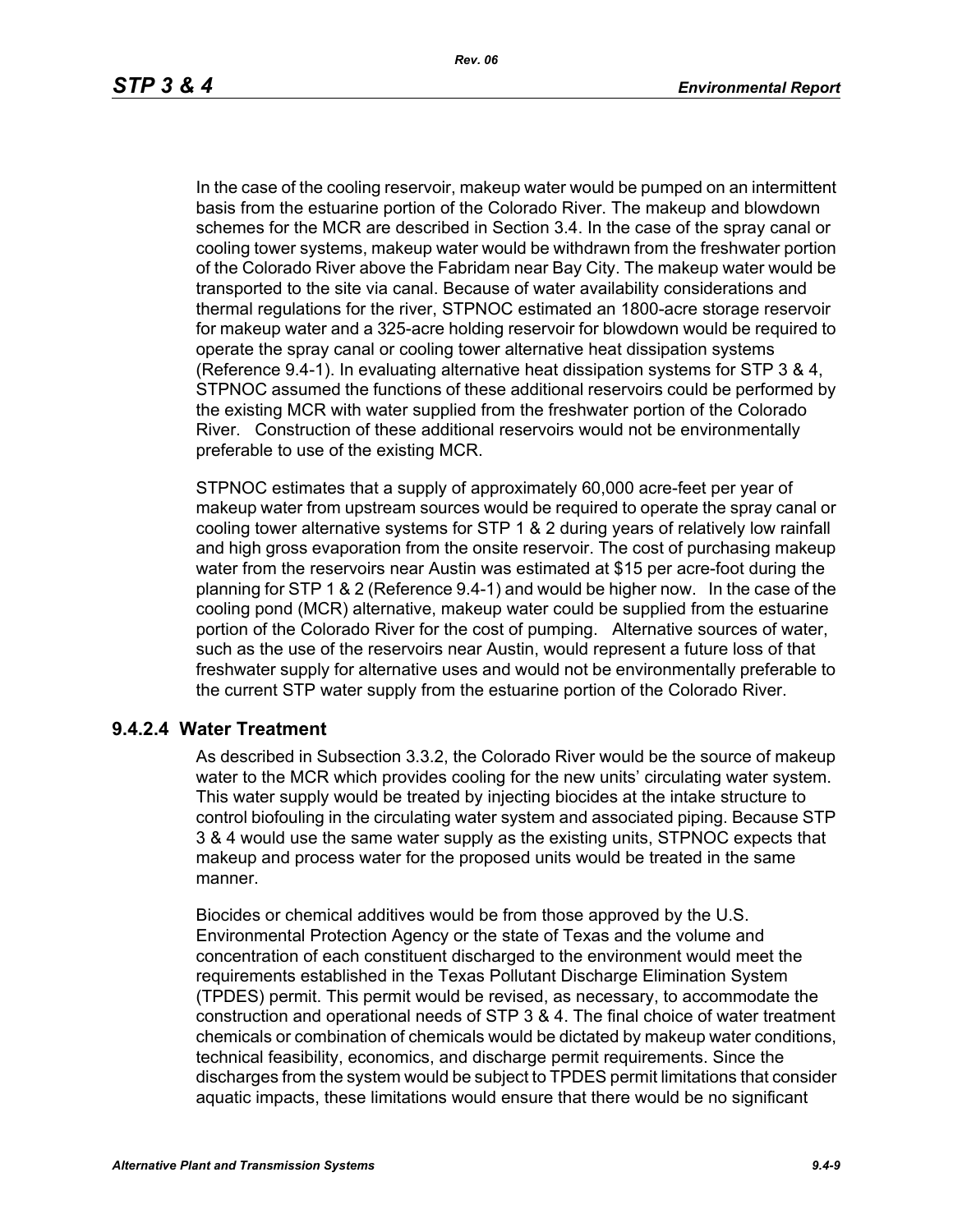impact from these discharges and, thus, different water treatment chemicals would be not be environmentally preferable to the existing impacts.

### **9.4.3 Transmission Systems**

New 345kV towers and lines would be constructed from the new STP 3 & 4 switchyard to connect to existing transmission lines on the STP site. Some modifications to the transmission system would be required; however, no new transmission lines or offsite rights-of-way would be associated with STP 3 & 4. Because the additional power provided by STP 3 & 4 would be transmitted over without significant additional environmental impacts, no new transmission system alternatives were considered.

Some modifications to the transmission system would be required. The Electric Reliability Council of Texas (ERCOT) Screening Study (Reference 9.4-4) calls for approximately 20 miles of conductor replacement to accommodate the additional current. There would be no change in line voltage and no new corridors would be needed. As discussed in Section 3.7, some towers would be replaced in order to maintain the National Electric Safety Code (NESC) standards in sag clearance.

To reduce the potential of vehicle-to-ground short-circuit shock to vehicles parked beneath the lines, all existing STP transmission lines are currently designed to provide clearances consistent with the NESC 5-milliamp rule and AEP and CenterPoint engineering standards. The upgrade of the existing transmission system described in Section 3.7 and Subsection 2.2.2.2 would likely change the geometry of the power lines, because the new conductors would sag differently and new towers would likely be taller. All transmission lines would continue to comply with the NESC and AEP and CenterPoint engineering standards.

The ERCOT Screening Study (Reference 9.4-4) identifies that some system improvements are needed to reduce thermal overloads caused by increased energy exports that would come from STP associated with the proposed interconnection. As discussed in Subsection 3.7.1, electrical design parameters, including transmission design voltage or voltages, line capacity, conductor type and configuration, spacing between phases, minimum conductor clearances to ground, maximum predicted electrical-field strength(s) at 1 meter above grade, the predicted electric-field strength(s) at the edge of rights-of way in kilovolts per meter, and the design for these values will be established from the final AEP Interconnection study.

The AEP Interconnection Study (Reference 9.4-5) evaluated a total of 11 different options to accommodate STP 3 & 4. These options consisted of different combinations of upgrades to transmission lines and alternative substation configurations. Five of the options were eliminated for technical feasibility reasons, while three other options were eliminated because they did not demonstrate a superior benefit compared to the retained options. Three options were retained for further detailed engineering analysis (Reference 9.4-5). STPNOC expects that the environmental impacts of any of these three options would be similar.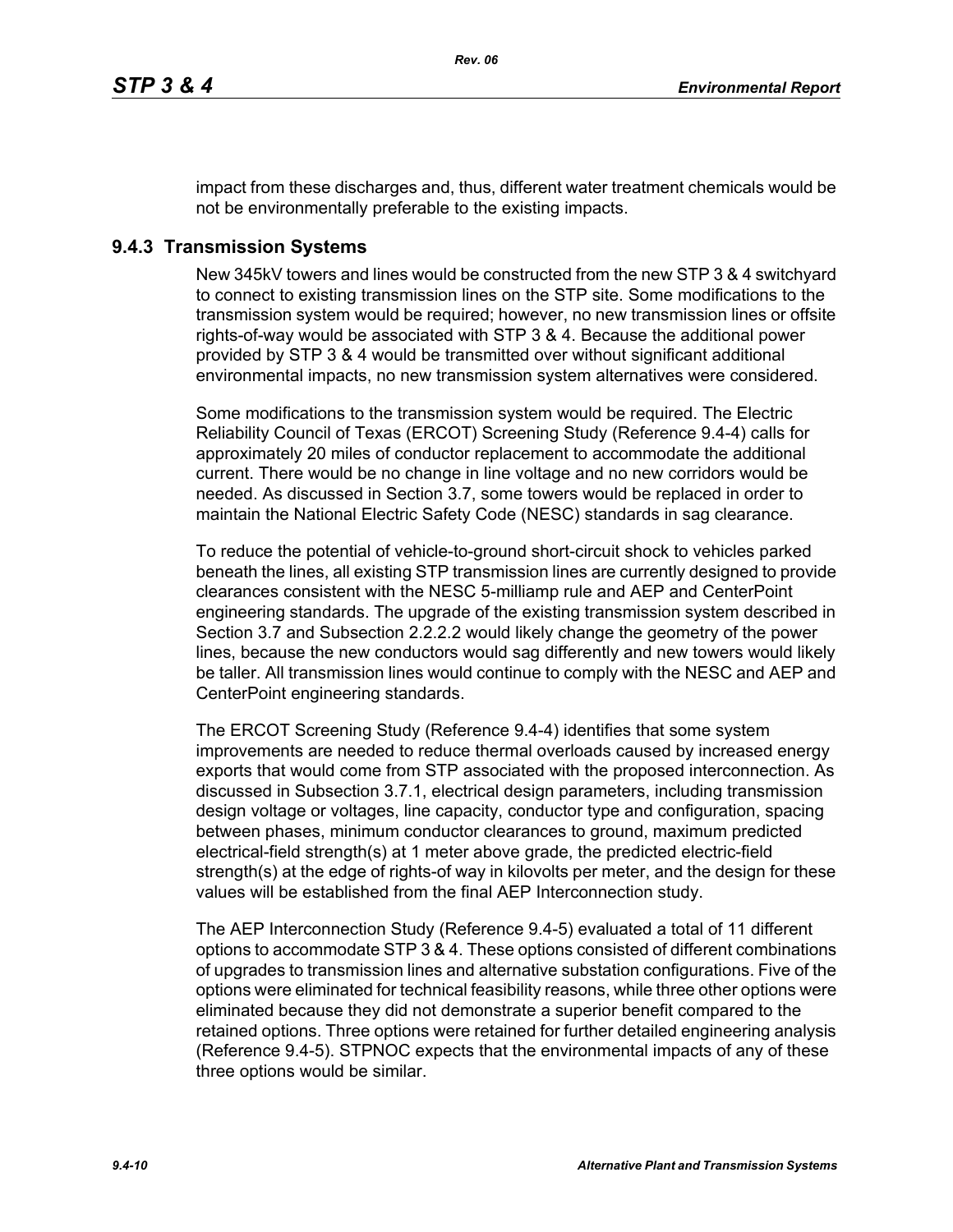## **9.4.4 References**

- 9.4-1 STP (South Texas Project) 1974. South Texas Project Units 1 & 2 Environmental Report, Amendment 2, October 25.
- 9.4-2 "Technical Development Document for the Final Regulations Addressing Cooling Water Intake Structures for New Facilities," EPA (U.S. Environmental Protection Agency), EPA-821-R-01-036, November, 2001.
- 9.4-3 STPNOC (South Texas Project Nuclear Operating Company) 2005. Water Conservation Plan, South Texas Project Electric Generating Station, Rev. 1, May 1.
- 9.4-4 ERCOT (Electric Reliability Council of Texas) 2007. 15INR0008 Generation Interconnect Screening Study, Matagorda County, TX. January 8.
- 9.4-5 "Interconnection Study for New Generation in Matagorda County," AEP (American Electric Power Service Corporation) 2007. 15NR0008, June.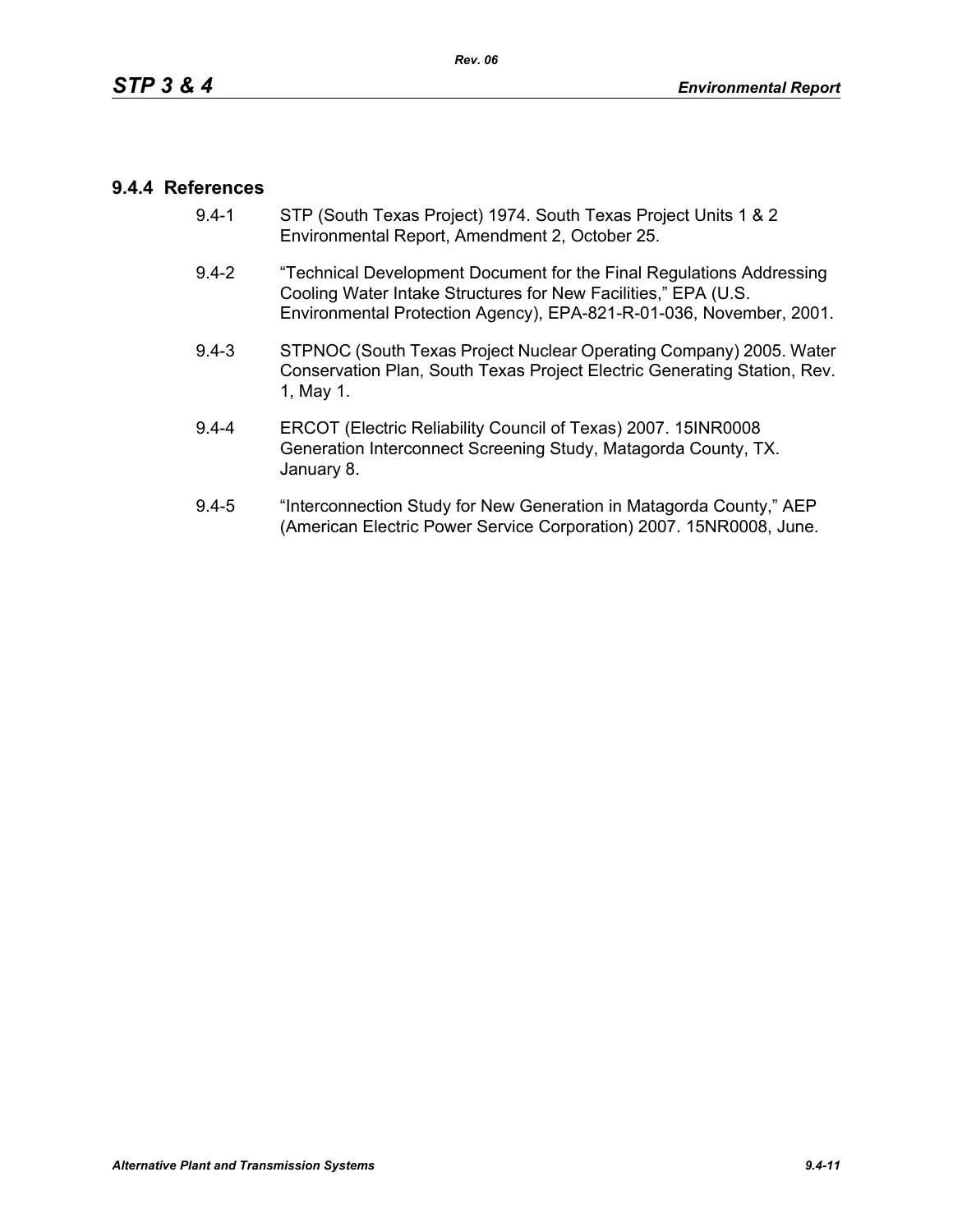|                                                              | STP<br>Table 9.4-1 Screening of Alternative Heat Dissipation Systems<br>(Alternatives 1 through 3)                                                                                                                                                                                                                                                                                                                                                                                                   |                                                                                                                                                                                                                                        |                                                                                                                                                                                                                                                                                                                                                                        |                                                  |  |
|--------------------------------------------------------------|------------------------------------------------------------------------------------------------------------------------------------------------------------------------------------------------------------------------------------------------------------------------------------------------------------------------------------------------------------------------------------------------------------------------------------------------------------------------------------------------------|----------------------------------------------------------------------------------------------------------------------------------------------------------------------------------------------------------------------------------------|------------------------------------------------------------------------------------------------------------------------------------------------------------------------------------------------------------------------------------------------------------------------------------------------------------------------------------------------------------------------|--------------------------------------------------|--|
| <b>Factors Affecting System</b><br><b>Selection</b>          | <b>Cooling Reservoir</b><br>(Base Case)                                                                                                                                                                                                                                                                                                                                                                                                                                                              | <b>Spray Canal</b>                                                                                                                                                                                                                     | <b>Mechanical Draft Wet Cooling Tower</b><br>(MDCT)                                                                                                                                                                                                                                                                                                                    | $\boldsymbol{\omega}$<br>ନ୍ତ<br>$\boldsymbol{4}$ |  |
| Land Use: Onsite Land<br>Considerations [1]                  | Existing 7,000-acre MCR currently<br>operating at the STP site.                                                                                                                                                                                                                                                                                                                                                                                                                                      | Spray canal system (approximately 150<br>acres) could be placed within the<br>existing STP site. An additional 680<br>acres would be required for the intake<br>canal corridor.                                                        | MDCT system (approximately 70<br>acres) could be placed within the<br>existing STP site. An additional 630<br>acres would be required for the intake<br>canal corridor. System could be placed<br>within the confines of the existing STP<br>site.                                                                                                                     |                                                  |  |
| Land Use: Terrain<br>considerations                          | Terrain features of the STP site support<br>a cooling reservoir with adequate<br>capacity to support four units.                                                                                                                                                                                                                                                                                                                                                                                     | Terrain features of the STP site are<br>suitable for a spray canal system.                                                                                                                                                             | Terrain features of the STP site are<br>suitable for a MDCT system.                                                                                                                                                                                                                                                                                                    |                                                  |  |
| Water Use: Annual<br>Average Consumptive Use<br>(acre-ft/yr) | 43,000                                                                                                                                                                                                                                                                                                                                                                                                                                                                                               | 47,000                                                                                                                                                                                                                                 | 45,000                                                                                                                                                                                                                                                                                                                                                                 |                                                  |  |
| <b>Atmospheric Effects</b>                                   | NUREG-1555 notes that the plume<br>from a cooling pond like the MCR<br>would exist as a fog over the pond or<br>as ground level fog evaporating within<br>300 meters from the pond, or lift to<br>become stratus for winds less than or<br>equal to 2.2 meters per second.<br>Elevated plumes and the associated<br>shadowing would not be expected from<br>operation of the MCR. In addition,<br>NUREG-1555 concludes that drift from<br>a cooling pond or lake would not need<br>to be considered. | A spray canal system could produce a<br>low-lying visible water droplet plume<br>and encourage formation of fog above<br>the heated pond. These impacts would<br>be localized and short-lived, and would<br>not disrupt the viewscape. | The system would emit water droplets<br>(drift) and intermittently produce a<br>visible vapor plume. The drift droplets<br>would be a minor source of particulate<br>matter and salt deposition. The water<br>vapor plume would not contribute to<br>fogging or icing conditions on local road<br>systems. Aesthetic impacts from the<br>visible plume would be small. |                                                  |  |
| <b>Thermal and Physical</b><br><b>Effects</b>                | Thermal load to the MCR would be<br>additive to the thermal load from STP 1<br>& 2. The MCR was designed to<br>accommodate the thermal load of four<br>units.                                                                                                                                                                                                                                                                                                                                        | Thermal load would be rejected to the<br>spray canal reducing the thermal load<br>to the MCR relative to the base case.<br>Discharges to the Colorado River<br>would meet water quality standards.                                     | MDCT system would discharge a small<br>thermal load to the MCR relative to the<br>base case. Discharges to the Colorado<br>River would meet water quality<br>standards.                                                                                                                                                                                                | Environmental Report                             |  |

*Alternative Plant and Transmission Systems* 

Alternative Plant and Transmission Systems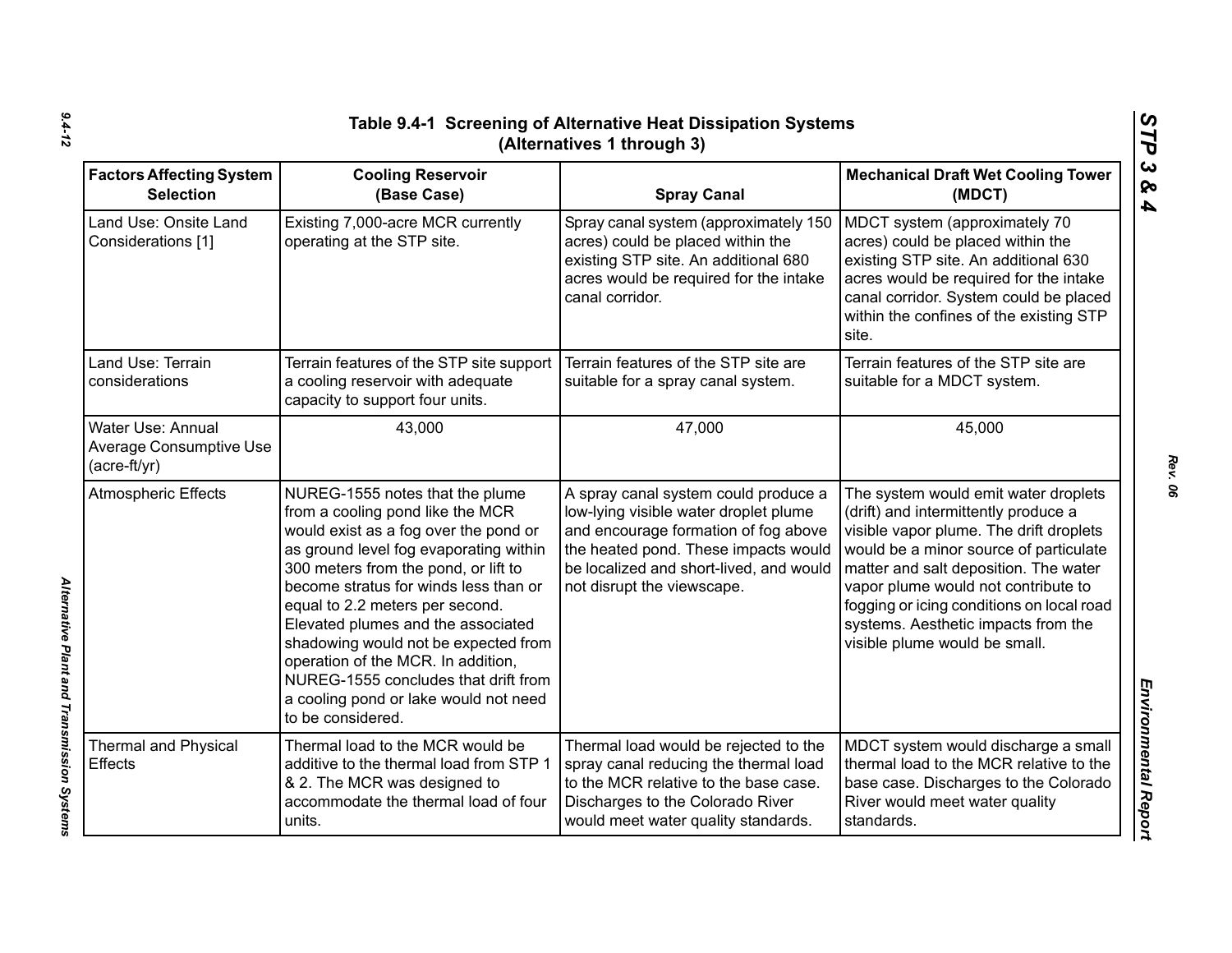| <b>Factors Affecting System</b>                     | <b>Cooling Reservoir</b>                                                                                                                                                                                                                                | <b>Spray Canal</b>                                                                                                                                                                                                                                     | <b>Mechanical Draft Wet Cooling Tower</b>                                                                                                                                                                                                                                                                                                                                                                                        |
|-----------------------------------------------------|---------------------------------------------------------------------------------------------------------------------------------------------------------------------------------------------------------------------------------------------------------|--------------------------------------------------------------------------------------------------------------------------------------------------------------------------------------------------------------------------------------------------------|----------------------------------------------------------------------------------------------------------------------------------------------------------------------------------------------------------------------------------------------------------------------------------------------------------------------------------------------------------------------------------------------------------------------------------|
| <b>Selection</b>                                    | (Base Case)                                                                                                                                                                                                                                             |                                                                                                                                                                                                                                                        | (MDCT)                                                                                                                                                                                                                                                                                                                                                                                                                           |
| Noise Impacts [2]                                   | Emits broadband noise that is largely                                                                                                                                                                                                                   | Emits broadband noise that is largely                                                                                                                                                                                                                  | Emits broadband noise that is largely                                                                                                                                                                                                                                                                                                                                                                                            |
|                                                     | indistinguishable from background and                                                                                                                                                                                                                   | indistinguishable from background and                                                                                                                                                                                                                  | indistinguishable from background and                                                                                                                                                                                                                                                                                                                                                                                            |
|                                                     | unobtrusive. Continuous noise level at                                                                                                                                                                                                                  | unobtrusive. Continuous noise level at                                                                                                                                                                                                                 | unobtrusive. Continuous noise level at                                                                                                                                                                                                                                                                                                                                                                                           |
|                                                     | site boundary estimated at 43 dBA.                                                                                                                                                                                                                      | site boundary estimated at 42 dBA.                                                                                                                                                                                                                     | site boundary estimated at 52 dBA.                                                                                                                                                                                                                                                                                                                                                                                               |
| Aesthetics and<br><b>Recreational Benefits</b>      | Consumptive water use and discharges<br>for the cooling reservoir would be<br>consistent with minimum stream flow<br>requirements for Colorado River<br>navigation and environmental<br>maintenance, fish and wildlife water<br>demand, and recreation. | Consumptive water use and discharges<br>for a spray canal system would be<br>consistent with minimum stream flow<br>requirements for Colorado River<br>navigation and environmental<br>maintenance, fish and wildlife water<br>demand, and recreation. | MDCT structures would pose higher<br>visual impacts than cooling reservoir or<br>spray canal alternatives. The plumes<br>resemble clouds and would not disrupt<br>the viewscape. Consumptive water use<br>and discharges for a MDCT system<br>would be consistent with minimum<br>stream flow requirements for Colorado<br>River navigation and environmental<br>maintenance, fish and wildlife water<br>demand, and recreation. |
| Legislative Restrictions                            | Approach and through-screen                                                                                                                                                                                                                             | Intake structure would meet Section                                                                                                                                                                                                                    | Intake structure would meet Section                                                                                                                                                                                                                                                                                                                                                                                              |
|                                                     | velocities are regulated by EPA and                                                                                                                                                                                                                     | 316(b) of the CWA and the                                                                                                                                                                                                                              | 316(b) of the CWA and the                                                                                                                                                                                                                                                                                                                                                                                                        |
|                                                     | subject to review under best                                                                                                                                                                                                                            | implementing regulations, as                                                                                                                                                                                                                           | implementing regulations, as                                                                                                                                                                                                                                                                                                                                                                                                     |
|                                                     | management practices (see Section                                                                                                                                                                                                                       | applicable. TPDES discharge permit                                                                                                                                                                                                                     | applicable. TPDES discharge permit                                                                                                                                                                                                                                                                                                                                                                                               |
|                                                     | 5.3.1.2). The approach velocity for the                                                                                                                                                                                                                 | thermal discharge limitation would                                                                                                                                                                                                                     | thermal discharge limitation would                                                                                                                                                                                                                                                                                                                                                                                               |
|                                                     | intake for STP 1 & 2 was designed to                                                                                                                                                                                                                    | address the additional thermal load                                                                                                                                                                                                                    | address the additional thermal load                                                                                                                                                                                                                                                                                                                                                                                              |
|                                                     | be 0.5 fps. The intake structure built for                                                                                                                                                                                                              | from blowdown. Storage of makeup                                                                                                                                                                                                                       | from blowdown. Storage of makeup                                                                                                                                                                                                                                                                                                                                                                                                 |
|                                                     | STP 1 & 2 has unused pumping                                                                                                                                                                                                                            | and blowdown at the STP site would                                                                                                                                                                                                                     | and blowdown at the STP site would                                                                                                                                                                                                                                                                                                                                                                                               |
|                                                     | capacity to accommodate the new                                                                                                                                                                                                                         | mitigate the impacts to the river.                                                                                                                                                                                                                     | mitigate the impacts to the river.                                                                                                                                                                                                                                                                                                                                                                                               |
|                                                     | units. The approach velocity of 0.5 fps                                                                                                                                                                                                                 | Regulatory restrictions would not                                                                                                                                                                                                                      | Regulatory restrictions would not                                                                                                                                                                                                                                                                                                                                                                                                |
|                                                     | is not expected to change when STP 3                                                                                                                                                                                                                    | negatively impact application of this                                                                                                                                                                                                                  | negatively impact application of this                                                                                                                                                                                                                                                                                                                                                                                            |
|                                                     | & 4 become operational.                                                                                                                                                                                                                                 | heat dissipation system.                                                                                                                                                                                                                               | heat dissipation system.                                                                                                                                                                                                                                                                                                                                                                                                         |
| Is this a suitable alternative<br>for the STP site? | Yes                                                                                                                                                                                                                                                     | Yes                                                                                                                                                                                                                                                    | Yes                                                                                                                                                                                                                                                                                                                                                                                                                              |

*Rev. 06*

*STP 3 & 4*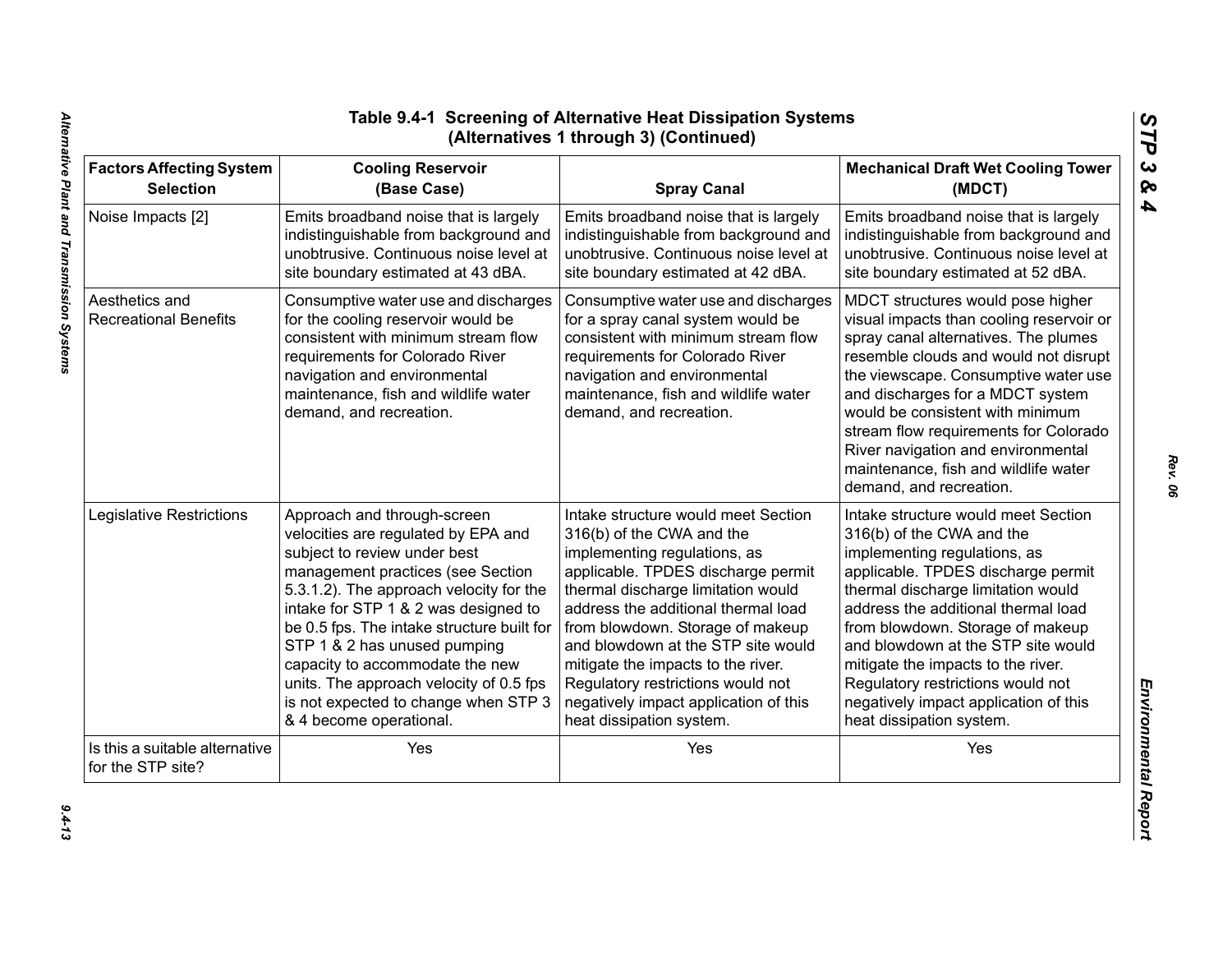- *9.4-14*
- 
- $(1)$  Accessors of the rich requirements (2.25 are once to the was assumed to furth these water storage requirements.<br>
Caroline of the control of the state of the state of the state of the state of the state of the state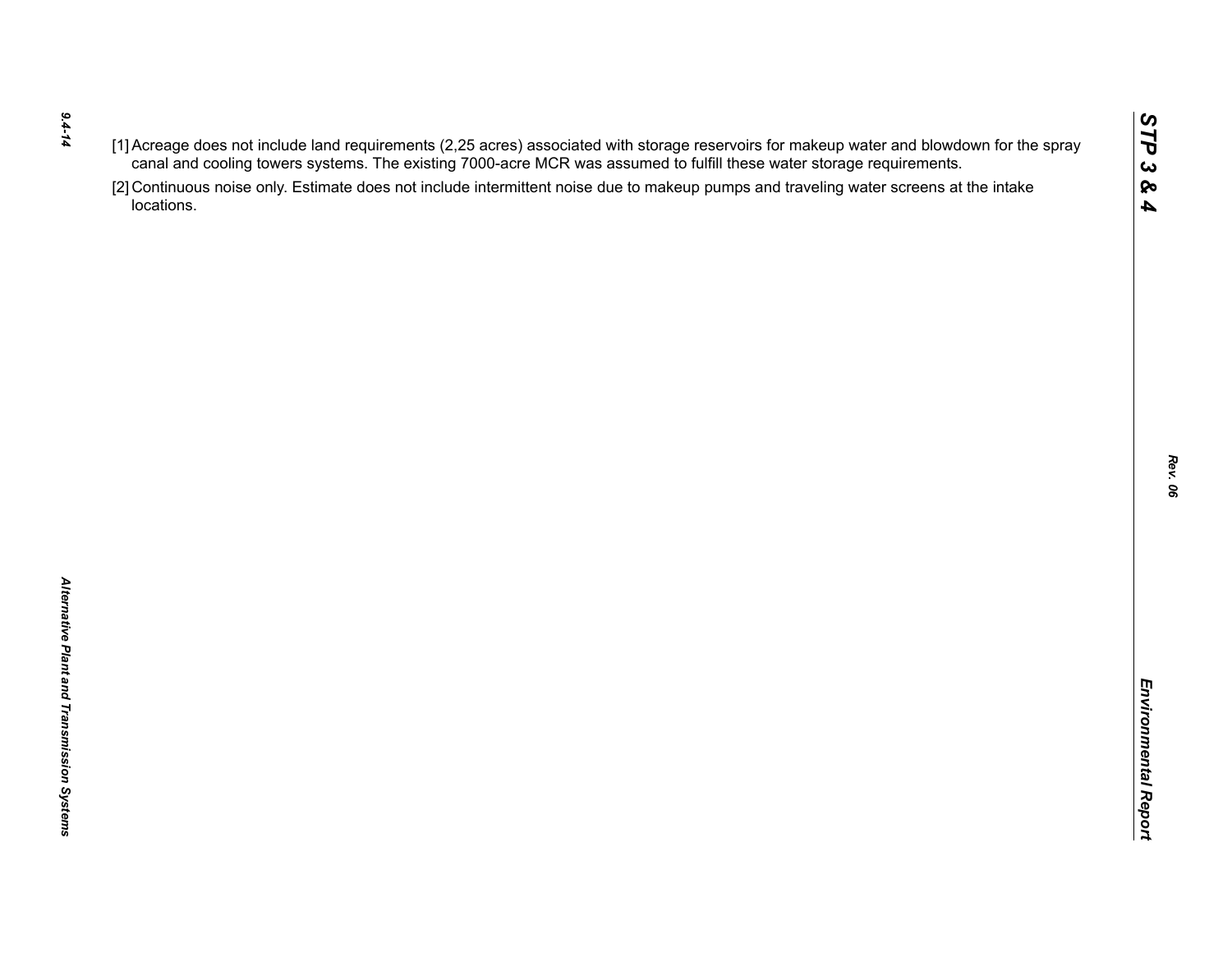| <b>Factors Affecting System</b><br><b>Selection</b>           | <b>Natural Draft Wet Cooling Towers</b><br>(NDCT)                                                                                                                                                                                                                                                                                                                         | <b>Mechanical Draft Wet/Dry Cooling</b><br><b>Towers (MDW/DCT)</b>                                                                                                                                                                                                                                                                                                                       | <b>Fan-Assisted Natural Draft Cooling</b><br><b>Towers (FNDCT)</b>                                                                                                                                                                                                                                                                                                     |
|---------------------------------------------------------------|---------------------------------------------------------------------------------------------------------------------------------------------------------------------------------------------------------------------------------------------------------------------------------------------------------------------------------------------------------------------------|------------------------------------------------------------------------------------------------------------------------------------------------------------------------------------------------------------------------------------------------------------------------------------------------------------------------------------------------------------------------------------------|------------------------------------------------------------------------------------------------------------------------------------------------------------------------------------------------------------------------------------------------------------------------------------------------------------------------------------------------------------------------|
| Land Use: Onsite Land<br>Considerations [1]                   | NDCT system (approximately 80<br>acres) could be placed within the<br>existing STP site. An additional 630<br>acres would be required for the<br>intake canal corridor.                                                                                                                                                                                                   | MDW/DCT system (~70 acres) could<br>be placed within the existing STP site.<br>An additional 630 acres would be<br>required for the intake canal corridor.                                                                                                                                                                                                                               | Fan-assisted NDCT system<br>(approximately 70 acres) could be<br>placed within the existing STP site. An<br>additional 630 acres would be required<br>for the intake canal corridor.                                                                                                                                                                                   |
| Land Use: Terrain<br>considerations                           | Terrain features of the STP site are<br>suitable for a NDCT system.                                                                                                                                                                                                                                                                                                       | Terrain features of the STP site are<br>suitable for a MDW/DCT system.                                                                                                                                                                                                                                                                                                                   | Terrain features of the STP site are<br>suitable for a fan-assisted NDCT<br>system.                                                                                                                                                                                                                                                                                    |
| Water Use: Annual Average<br>Consumptive Use (acre-<br>ft/yr) | 45,000                                                                                                                                                                                                                                                                                                                                                                    | 42,000                                                                                                                                                                                                                                                                                                                                                                                   | 45,000                                                                                                                                                                                                                                                                                                                                                                 |
| <b>Atmospheric Effects</b>                                    | The system would emit water<br>droplets (drift) and intermittently<br>produce a visible vapor plume. The<br>drift droplets would be a minor<br>source of particulate matter and salt<br>deposition. The water vapor plume<br>would not contribute to fogging or<br>icing conditions on local road<br>systems. Aesthetic impacts from the<br>visible plume would be small. | The system would emit water droplets<br>(drift) and intermittently produce a<br>visible vapor plume. The drift droplets<br>would be a minor source of particulate<br>matter and salt deposition. The water<br>vapor plume would result in minimal<br>additional fogging but no icing<br>conditions on local road systems.<br>Aesthetic impacts from the visible<br>plume would be small. | The system would emit water droplets<br>(drift) and intermittently produce a<br>visible vapor plume. The drift droplets<br>would be a minor source of particulate<br>matter and salt deposition. The water<br>vapor plume would not contribute to<br>fogging or icing conditions on local road<br>systems. Aesthetic impacts from the<br>visible plume would be small. |
| <b>Thermal and Physical</b><br>Effects                        | NDCT system would discharge a<br>small thermal load to the MCR<br>relative to the base case. Discharges<br>to the Colorado River would meet<br>water quality standards.                                                                                                                                                                                                   | MDW/DCT system would discharge a<br>small thermal load to the MCR relative<br>to the base case. Discharges to the<br>Colorado River would meet water<br>quality standards.                                                                                                                                                                                                               | Fan-assisted NDCT system would<br>discharge a small thermal load to the<br>MCR relative to the base case.<br>Discharges to the Colorado River<br>would meet water quality standards.                                                                                                                                                                                   |
| Noise Impacts [2]                                             | Emits broadband noise that is largely<br>indistinguishable from background<br>and unobtrusive. Continuous noise<br>level at site boundary estimated at<br>44 dBA.                                                                                                                                                                                                         | Emits broadband noise that is largely<br>indistinguishable from background and<br>unobtrusive. Continuous noise level at<br>site boundary estimated at 52 dBA.                                                                                                                                                                                                                           | Emits broadband noise that is largely<br>indistinguishable from background and<br>unobtrusive. Continuous noise level at<br>site boundary estimated at 54 dBA.                                                                                                                                                                                                         |

*STP 3 & 4*

 $9.4 - 15$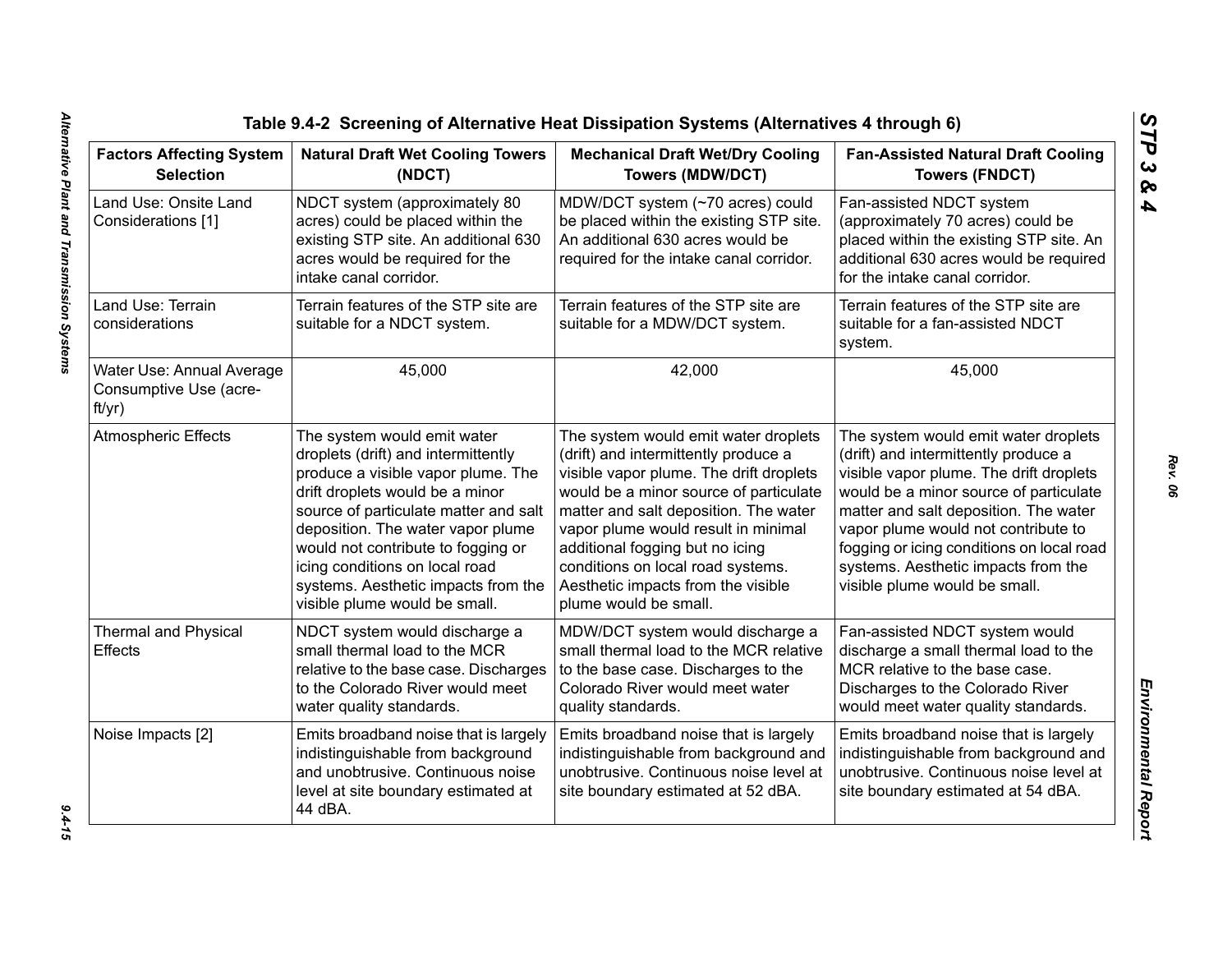| <b>Factors Affecting System</b>                     | <b>Natural Draft Wet Cooling Towers</b>                                                                                                                                                                                                                                                                                                                                                                                              | <b>Mechanical Draft Wet/Dry Cooling</b>                                                                                                                                                                                                                                                                                                                                                                                                   | <b>Fan-Assisted Natural Draft Cooling</b>                                                                                                                                                                                                                                                                                                                                                                                                                                       |
|-----------------------------------------------------|--------------------------------------------------------------------------------------------------------------------------------------------------------------------------------------------------------------------------------------------------------------------------------------------------------------------------------------------------------------------------------------------------------------------------------------|-------------------------------------------------------------------------------------------------------------------------------------------------------------------------------------------------------------------------------------------------------------------------------------------------------------------------------------------------------------------------------------------------------------------------------------------|---------------------------------------------------------------------------------------------------------------------------------------------------------------------------------------------------------------------------------------------------------------------------------------------------------------------------------------------------------------------------------------------------------------------------------------------------------------------------------|
| <b>Selection</b>                                    | (NDCT)                                                                                                                                                                                                                                                                                                                                                                                                                               | <b>Towers (MDW/DCT)</b>                                                                                                                                                                                                                                                                                                                                                                                                                   | <b>Towers (FNDCT)</b>                                                                                                                                                                                                                                                                                                                                                                                                                                                           |
| Aesthetics and Recreational<br><b>Benefits</b>      | NDCT structures would pose the<br>highest visual impact due to their<br>height (approximately 500 feet). The<br>plumes resemble clouds and would<br>not disrupt the viewscape.<br>Consumptive water use and<br>discharges for a NDCT system<br>would be consistent with minimum<br>stream flow requirements for<br>Colorado River navigation and<br>environmental maintenance, fish and<br>wildlife water demand, and<br>recreation. | MDW/DCT structures would pose<br>higher visual impacts than cooling<br>reservoir or spray canal alternatives.<br>The plumes resemble clouds and<br>would not disrupt the viewscape.<br>Consumptive water use and discharges<br>for a MDW/DCT system would be<br>consistent with minimum stream flow<br>requirements for Colorado River<br>navigation and environmental<br>maintenance, fish and wildlife water<br>demand, and recreation. | Fan-assisted NDCT structures (height<br>$\sim$ 180 ft) would pose visual impacts<br>greater than MDCT but less than<br>conventional NDCT. The plumes<br>resemble clouds and would not disrupt<br>the viewscape.<br>Consumptive water use and discharges<br>for a fan-assisted NDCT system would<br>be consistent with minimum stream<br>flow requirements for Colorado River<br>navigation and environmental<br>maintenance, fish and wildlife water<br>demand, and recreation. |
| Legislative Restrictions                            | Intake structure would meet Section                                                                                                                                                                                                                                                                                                                                                                                                  | Intake structure would meet Section                                                                                                                                                                                                                                                                                                                                                                                                       | Intake structure would meet Section                                                                                                                                                                                                                                                                                                                                                                                                                                             |
|                                                     | 316(b) of the CWA and the                                                                                                                                                                                                                                                                                                                                                                                                            | 316(b) of the CWA and the                                                                                                                                                                                                                                                                                                                                                                                                                 | 316(b) of the CWA and the                                                                                                                                                                                                                                                                                                                                                                                                                                                       |
|                                                     | implementing regulations, as                                                                                                                                                                                                                                                                                                                                                                                                         | implementing regulations, as                                                                                                                                                                                                                                                                                                                                                                                                              | implementing regulations, as                                                                                                                                                                                                                                                                                                                                                                                                                                                    |
|                                                     | applicable. TPDES discharge permit                                                                                                                                                                                                                                                                                                                                                                                                   | applicable. TPDES discharge permit                                                                                                                                                                                                                                                                                                                                                                                                        | applicable. TPDES discharge permit                                                                                                                                                                                                                                                                                                                                                                                                                                              |
|                                                     | thermal discharge limitation would                                                                                                                                                                                                                                                                                                                                                                                                   | thermal discharge limitation would                                                                                                                                                                                                                                                                                                                                                                                                        | thermal discharge limitation would                                                                                                                                                                                                                                                                                                                                                                                                                                              |
|                                                     | address the additional thermal load                                                                                                                                                                                                                                                                                                                                                                                                  | address the additional thermal load                                                                                                                                                                                                                                                                                                                                                                                                       | address the additional thermal load                                                                                                                                                                                                                                                                                                                                                                                                                                             |
|                                                     | from blowdown. Storage of makeup                                                                                                                                                                                                                                                                                                                                                                                                     | from blowdown. Storage of makeup                                                                                                                                                                                                                                                                                                                                                                                                          | from blowdown. Storage of makeup                                                                                                                                                                                                                                                                                                                                                                                                                                                |
|                                                     | and blowdown at the STP site would                                                                                                                                                                                                                                                                                                                                                                                                   | and blowdown at the STP site would                                                                                                                                                                                                                                                                                                                                                                                                        | and blowdown at the STP site would                                                                                                                                                                                                                                                                                                                                                                                                                                              |
|                                                     | mitigate the impacts to the river.                                                                                                                                                                                                                                                                                                                                                                                                   | mitigate the impacts to the river.                                                                                                                                                                                                                                                                                                                                                                                                        | mitigate the impacts to the river.                                                                                                                                                                                                                                                                                                                                                                                                                                              |
|                                                     | Regulatory restrictions would not                                                                                                                                                                                                                                                                                                                                                                                                    | Regulatory restrictions would not                                                                                                                                                                                                                                                                                                                                                                                                         | Regulatory restrictions would not                                                                                                                                                                                                                                                                                                                                                                                                                                               |
|                                                     | negatively impact application of this                                                                                                                                                                                                                                                                                                                                                                                                | negatively impact application of this                                                                                                                                                                                                                                                                                                                                                                                                     | negatively impact application of this                                                                                                                                                                                                                                                                                                                                                                                                                                           |
|                                                     | heat dissipation system.                                                                                                                                                                                                                                                                                                                                                                                                             | heat dissipation system.                                                                                                                                                                                                                                                                                                                                                                                                                  | heat dissipation system.                                                                                                                                                                                                                                                                                                                                                                                                                                                        |
| Is this a suitable alternative<br>for the STP site? | Yes                                                                                                                                                                                                                                                                                                                                                                                                                                  | Yes                                                                                                                                                                                                                                                                                                                                                                                                                                       | Yes                                                                                                                                                                                                                                                                                                                                                                                                                                                                             |

*9.4-16*

*Rev. 06*

*STP 3 & 4*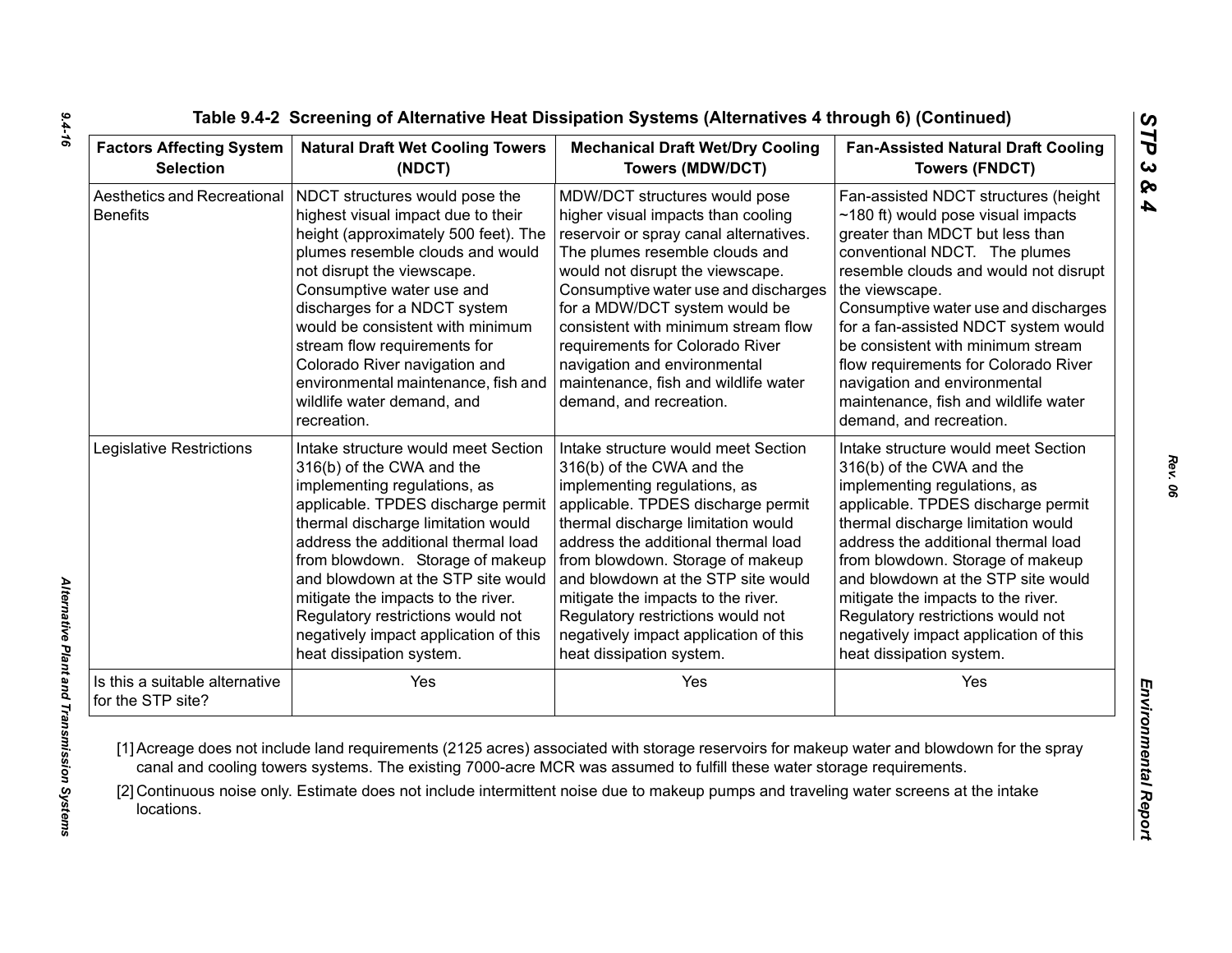| <b>Attribute</b>                                    | <b>Option 1 - Intake Along</b><br><b>Existing Dike</b>                                                                                                                                | <b>Option 2 - Intake West of Combined</b><br>STP 1 & 2 and 3 & 4 Discharge                                                                                                                                                                                                         | <b>Option 3 - Offshore</b><br><b>Intake</b>                       | Option 4 - Intake<br><b>Between Existing</b><br>STP 1 & 2 Intake and<br><b>Discharge</b>                                                                                                                                                 |
|-----------------------------------------------------|---------------------------------------------------------------------------------------------------------------------------------------------------------------------------------------|------------------------------------------------------------------------------------------------------------------------------------------------------------------------------------------------------------------------------------------------------------------------------------|-------------------------------------------------------------------|------------------------------------------------------------------------------------------------------------------------------------------------------------------------------------------------------------------------------------------|
| <b>MCR Perimeter</b><br><b>Embankment Integrity</b> | Provides sufficient clear<br>distance from the<br>excavation for construction<br>of the intake structure to the<br>perimeter embankment to<br>pose no risk to<br>embankment integrity | Intake structure located at least 200<br>feet from base of perimeter<br>embankment to eliminate possible<br>stability issues and embankment<br>displacement/deformation.<br>Approximately 400 foot width cut from<br>top of berm to allow passage for<br>circulating water piping. | Similar to Option 2                                               | Similar to Option 2                                                                                                                                                                                                                      |
| Room for Expansion                                  | Location can accommodate<br>a larger intake structure<br>with minor adjustments                                                                                                       | <b>NA</b>                                                                                                                                                                                                                                                                          | <b>NA</b>                                                         | Limited space and<br>accessibility for<br>construction activities.<br>Location does not allow for<br>expansion (e.g., if required<br>flow rates increase due to<br>condenser configuration)                                              |
| Ease of Construction                                | Optimum access allowing<br>straight forward<br>construction methods                                                                                                                   | <b>NA</b>                                                                                                                                                                                                                                                                          | Cost of underwater<br>construction would be<br>prohibitively high | Circulating water piping<br>would block existing<br>access road from<br>embankment base road to<br>top of berm road.<br>Unacceptable to obstruct<br>the access road as it is<br>used daily to service the<br>STP 1 & 2 intake structure. |
| Cooling Efficiency                                  | <b>NA</b>                                                                                                                                                                             | Could impede cooling efficiency by the<br>MCR as it reduces by half the cooling<br>water flow path between the discharge<br>outfall and the respective intakes of<br>either the existing plant or the new<br>units                                                                 | <b>NA</b>                                                         | <b>NA</b>                                                                                                                                                                                                                                |

 $9.4 - 17$